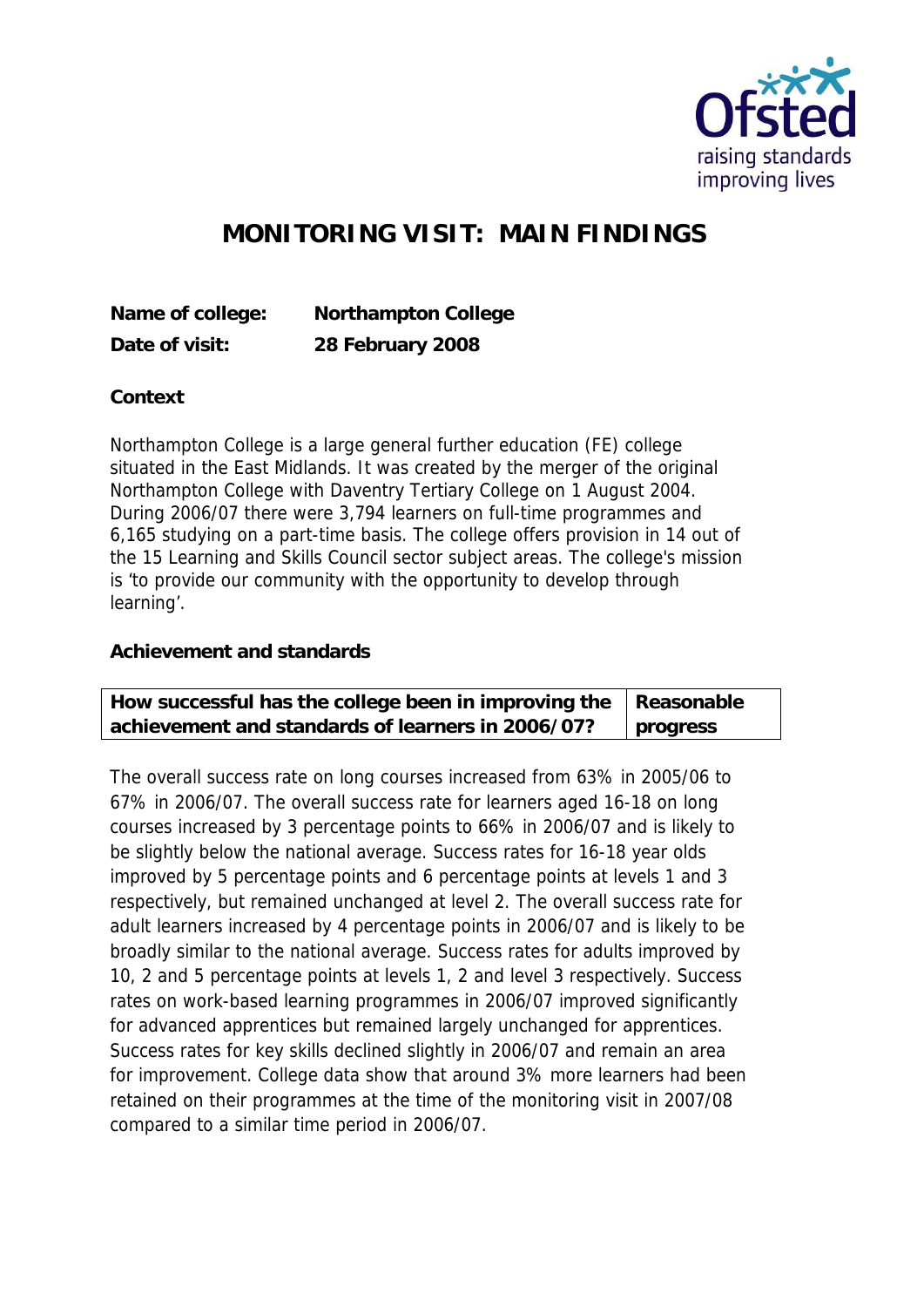

## **Quality of provision**

| What progress has the college made in increasing the   Reasonable |          |
|-------------------------------------------------------------------|----------|
| proportion of teaching which is good or better?                   | progress |

The college has restructured management roles to have clearer and stronger responsibilities for improving teaching and learning. It has improved the rigour of observations of teaching and learning. Managers analyse the results of observations and provide training in areas for improvement, particularly for any teachers whose lessons were not graded as good or better. Additional advanced practitioners have been appointed, and subject learning coaches put in place to improve standards in individual subjects. A coaching and development network is now in place to share good practice and provide support to teachers, including part-time members of staff. The college has established an ILT facility for teachers which provide learning resources, addresses of useful websites, teaching and learning activities and examples of good practice including schemes of work and lesson plans.

| What progress has been made in integrating         | Reasonable |
|----------------------------------------------------|------------|
| language, literacy and numeracy support into full- | progress   |
| time programmes?                                   |            |

The 2006/07 self-assessment report indicated that the integration of language, literacy and numeracy skills into full-time programmes was an area for improvement. Following an audit into the extent of integration, the college appointed new managers and developed the roles of existing managers to ensure greater focus on these skills in full-time programmes. Since September 2007, some subject schemes of work and lessons plans have been cross-referenced to learners' language, literacy and numeracy requirements. The college provides teachers with training on how to link language, literacy and numeracy to particular subjects. At the time of the monitoring visit, however, the college had not formally assessed the impact of these arrangements.

| How successful has the college been in using target- | Reasonable |
|------------------------------------------------------|------------|
| setting to improve the progress made by learners?    | progress   |

There have been steady improvements made to the progress review arrangements for learners since the last inspection. The college introduced an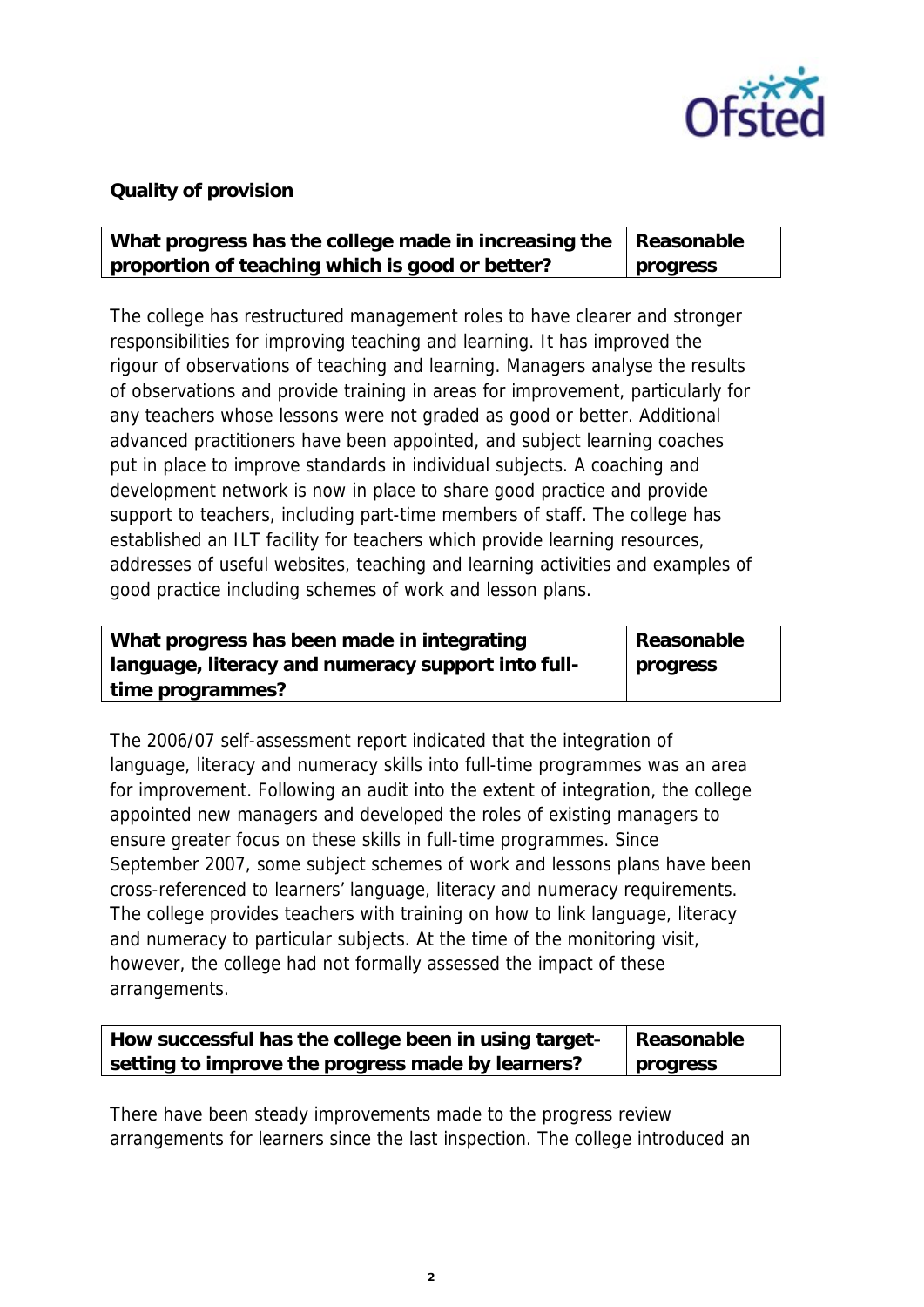

electronic individual learning plan (e-ILP) for all full-time learners in 2006/07. In its first year, the e-ILP was used for around one-third of all full-time learners, but this has increased and is now in place for around three-quarters of full-time learners and is also used on some part-time courses. In areas where the e-ILP is not yet used, a similar paper-based version is employed. The e-ILP is set up during induction with targets for achievement being negotiated on the basis of prior attainment. Progress towards targets is monitored during personal reviews that take place at least three times each year. Each review involves developing an action plan to support learners to achieve their targets. Although the actions in these plans have generally improved in terms of clarity and focus, a significant proportion are still not sufficiently specific or measurable. The key advantages of the e-ILP system are that it aids monitoring and quality assurance of progress reviews, and facilitates communication. At present, however, methods of measuring the impact of reviews on the progress made by learners are underdeveloped.

| What progress has the college made in assessing and   Reasonable     |  |
|----------------------------------------------------------------------|--|
| improving the impact of additional learning support? $\Box$ progress |  |

At the last inspection, inspectors found that the uptake of additional learning support was low and few systems were in place to assess the impact of support. All full-time and substantive part-time learners now receive an initial assessment of their additional leaning support needs. Support is put in place promptly and includes individual and group support outside of lessons, and help in lessons depending on learners' needs. The take-up of support has improved significantly since the last inspection from around one-third to approximately three-quarters of learners in the current year. The college now analyses success rates of learners receiving support on the basis of each course and takes action if there are issues. The overall success rate for learners receiving support for learning difficulties and/or disabilities was the same as for the college as a whole in 2006/07.

**Leadership and management**

| How successful has the college been in improving the   Reasonable |          |
|-------------------------------------------------------------------|----------|
| use of targets in quality improvement plans?                      | progress |

Curriculum quality improvement plans are reviewed formally three times each year. Performance against targets is now measured for attendance, observations of teaching and learning, learner satisfaction, and retention,